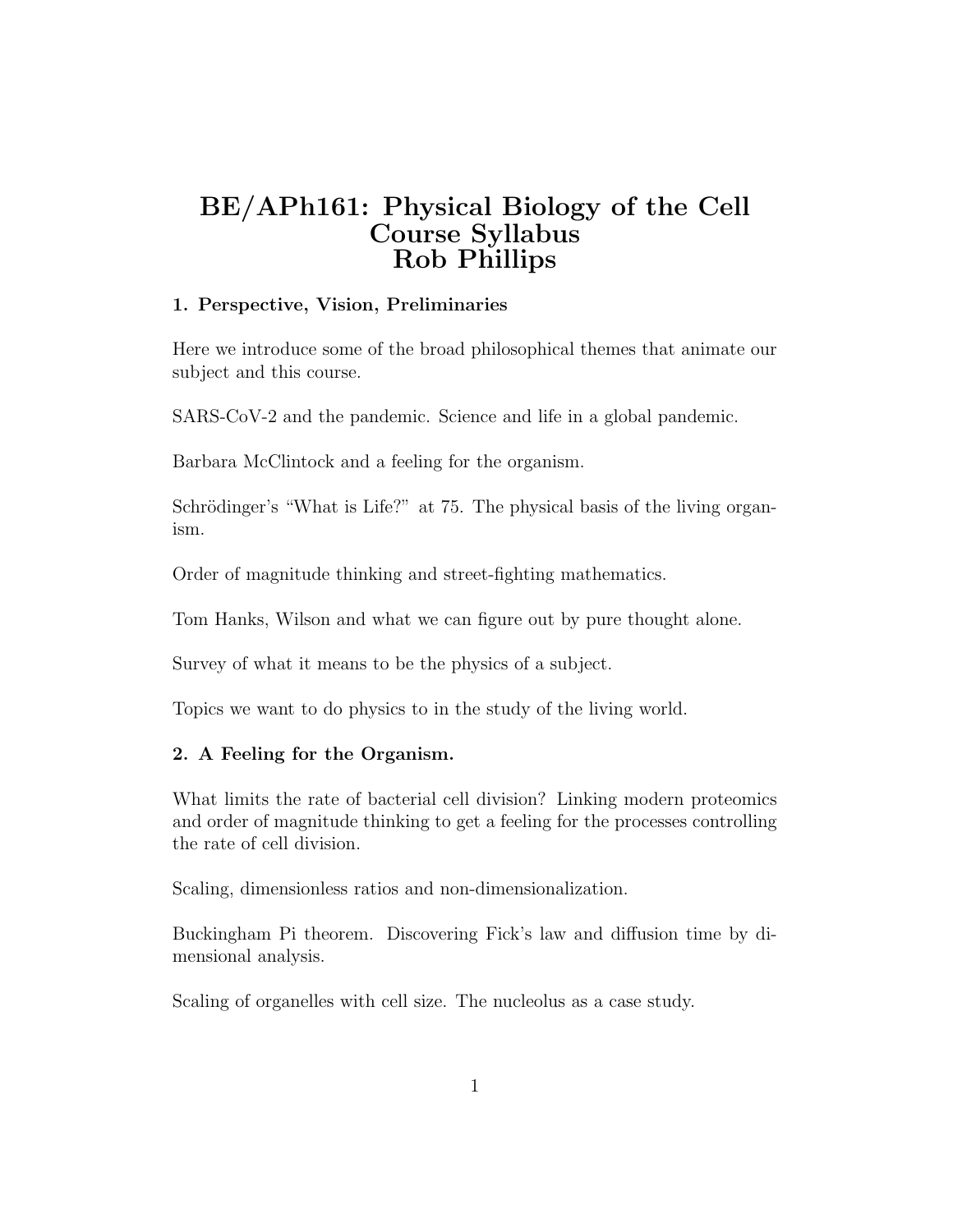Natural variables as one of the principal goals of models in science. Data collapse as a reflection of natural variables.

## 3. From Data to Insight: Thinking Big About Data.

The great probability distributions, the stories they tell, how to use them.

The unexpected reach of coin flips in probabilistic thinking and the way we see the world. Case study in molecular partitioning during cell division.

The Poisson distribution. Prussian horses to bombs over London to mRNA in yeast.

How cells keep their size constant from one generation to the next.

#### 4. The Dynamical Cell.

Diffusion as biology's dynamical null model. Diffusion as viewed using coin flips, Langevin equations, chemical master equations, the diffusion equation. Fluorescence-recovery after photobleaching (FRAP). Reaction-diffusion and positional information. Turing patterns.

The dynamics of chemical transformation. Rate equations. Michaelis-Menten kinetics. Compartmentalization of the reactions of carbon fixation. Dynamics of sRNA regulation in bacteria. Cytoskeletal length control.

Dynamical systems as a paradigm for time evolution in biology and beyond. mRNA production. Two-state models of transcription.

#### 5. Life as Defiance.

What is equilibrium? What is equilibrium thinking and what place does it have in biology?

What is life? Life as a series of defiances of the tendency towards equilibrium.

Case study in beating diffusion - membrane potentials to molecular motors.